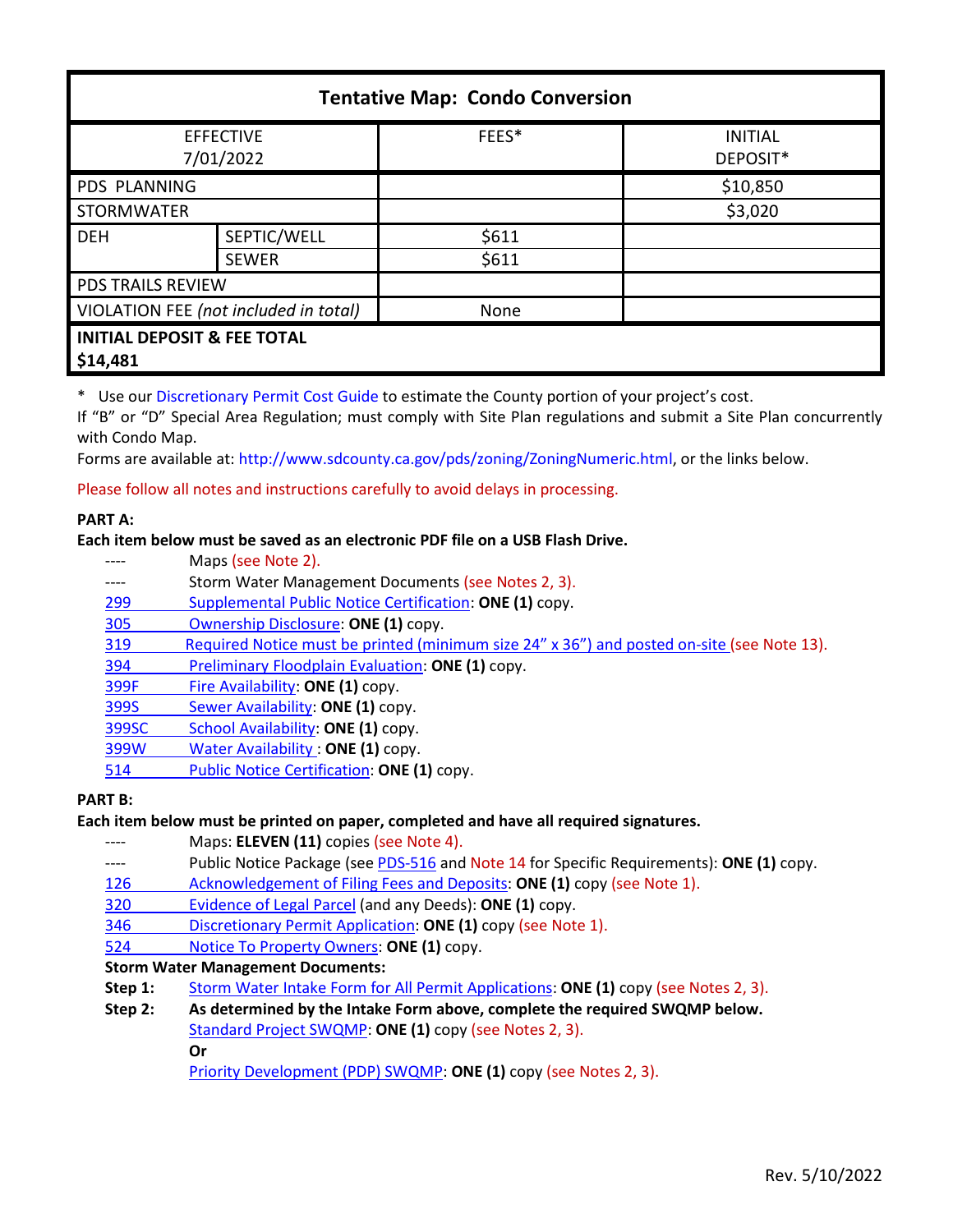# **PART C:**

#### **All items below are for your information. Please do not bring in these items.**

- 209 [Defense and Indemnification Agreement FAQs](http://www.sdcounty.ca.gov/pds/zoning/formfields/PDS-PLN-209.pdf)
- [298 Supplemental Public Notice Procedure](http://www.sdcounty.ca.gov/pds/zoning/formfields/PDS-PLN-298.pdf)
- 312 [Condominium Conversion Applicant's Guide](http://www.sdcounty.ca.gov/pds/zoning/formfields/PDS-PLN-312.pdf)
- 372 [Tentative Map Applicant's Guide](http://www.sdcounty.ca.gov/pds/zoning/formfields/PDS-PLN-372.pdf)
- [515 Public Notice Procedure](http://www.sdcounty.ca.gov/pds/zoning/formfields/PDS-PLN-515.pdf)
- [516 Public Notice Applicant's Guide](http://www.sdcounty.ca.gov/pds/zoning/formfields/PDS-PLN-516.pdf)
- 906 Signature Requirements
	- [Policy G-3: Determination of Legal Parcel](http://www.sdcounty.ca.gov/pds/zoning/formfields/POLICY-G-3.pdf)
		- [Policy I-49: Distribution of Notification of Land Use Hearings](http://www.sdcounty.ca.gov/cob/docs/policy/I-49.pdf)

### **NOTES:**

## 1. **IMPORTANT:**

A Registered Property Owner **MUST SUBMIT** a **Signed Letter of Authorization** for an Agent if;

An Authorized Agent signs the PDS-346 form and is not the registered owner of the parcel.

Or, the parcel is owned by two or more registered owners.

Or, not all of the registered owners are signing the PDS-346 form.

Or, the Authorized Agent is not the Financially Responsible Party.

Or, the parcel is owned by a Corporation.

### **ADDITIONALLY:**

Financially Responsible Party **MUST SIGN** form PDS-126. Financially Responsible Party **INFORMATION MUST MATCH EXACTLY** on form PDS-126 Authorized Agent **may sign** form PDS-346 **ONLY IF ATTACHED** to a **Signed Letter of Authorization.** 

- 2. Save each complete Study, Report, Plot Plan, Map, etc., as an electronic PDF file onto ONE (1) USB Flash Drive. Provide only ONE (1) USB Flash Drive. Submit only the requested files. Files CANNOT have any security restrictions or passwords. Please name each PDF file on the USB Flash Drive based on the "Title or Type" of document being submitted (examples: Plot Plan, Resource Protection Study, Grading Plan). Please note: the USB Flash Drive will not be returned.
- 3. The Storm Water Intake Form determines whether a project requires a Standard SWQMP or Priority Development Project (PDP) SWQMP. These forms and documents must be submitted on paper and as PDF files on the USB Flash Drive and have all required signatures.
- 4. Maps are to be stapled together in sets and folded to 8½" x 11" (Size of map: 1 or 2 sheets 18"x26") with the lower right-hand corner exposed.
- 5. Conversions of existing structures with no additional dwelling units proposed may be categorically exempt from CEQA (Section 15301 (k) or 15282 (f), therefore CEQA environmental exemption fees are required.
- 6. Ask whether the building has received final building inspection for occupancy.

## 7. **A Major Pre-Application Meeting is MANDATORY prior to the submittal of this application.**

- 8. At INTAKE, a copy of the Major Pre-Application letter from PDS or a copy of the form (PDS-328) waiving the Major Pre-Application Meeting MUST be submitted by the applicant. Techs: Check ACCELA to be sure the applicant has completed a Major Pre-Application Meeting. If not, we cannot accept the submittal.
- 9. Project goes to local Community Planning Group and/or Design Review Board for recommendation.
- 10. Use the same PROJECT # (not case #) as the Major Pre-Application when entering this application into ACCELA.
- 11. If project is a violation, plans must have Code Compliance Officer's stamp before accepting the application.
- 12. Your application package must be complete when you bring it in for submittal. The submittal process begins at the main "Check-In" counter on the first floor.